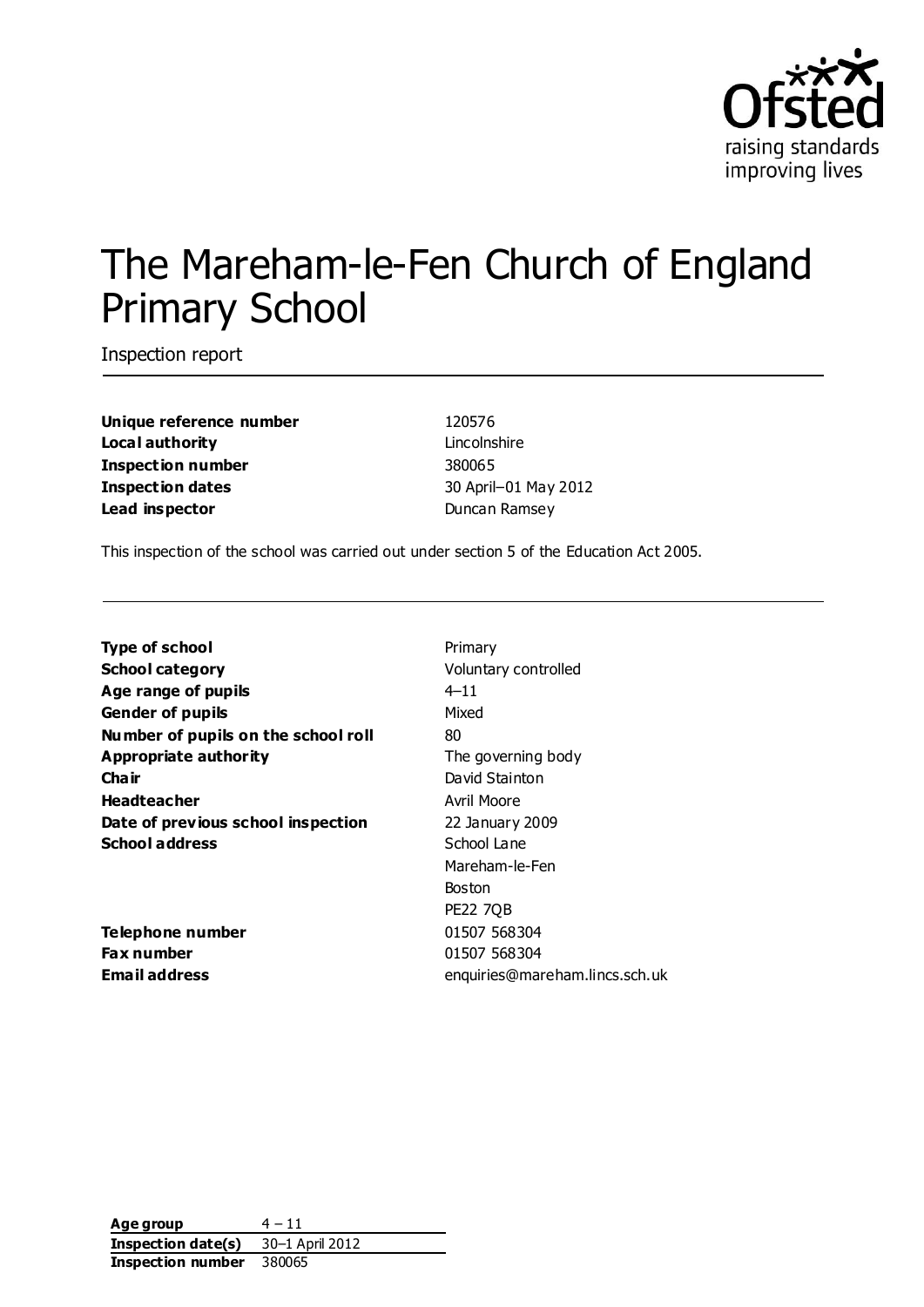

You can use Parent View to give Ofsted your opinion on your child's school. Ofsted will use the information parents and carers provide when deciding which schools to inspect and when.

You can also use Parent View to find out what other parents and carers think about schools in England. You can visit [www.parentview.ofsted.gov.uk,](http://www.parentview.ofsted.gov.uk/) or look for the link on the main Ofsted website: [www.ofsted.gov.uk](http://www.ofsted.gov.uk/)

The Office for Standards in Education, Children's Services and Skills (Ofsted) regulates and inspects to achieve excellence in the care of children and young people, and in education and skills for learners of all ages. It regulates and inspects childcare and children's social care, and inspects the Children and Family Court Advisory Support Service (Cafcass), schools, colleges, initial teacher training, work-based learning and skills training, adult and community learning, and education and training in prisons and other secure establishments. It assesses council children's services, and inspects services for looked after children, safeguarding and child protection.

Further copies of this report are obtainable from the school. Under the Education Act 2005, the school must provide a copy of this report free of charge to certain categories of people. A charge not exceeding the full cost of reproduction may be made for any other copies supplied.

If you would like a copy of this document in a different format, such as large print or Braille, please telephone 0300 123 4234, or email enquiries@ofsted.gov.uk.

You may copy all or parts of this document for non-commercial educational purposes, as long as you give details of the source and date of publication and do not alter the information in any way.

To receive regular email alerts about new publications, including survey reports and school inspection reports, please visit our website and go to 'Subscribe'.

Piccadilly Gate Store St **Manchester** M1 2WD

T: 0300 123 4234 Textphone: 0161 618 8524 E: enquiries@ofsted.gov.uk W: www.ofsted.gov.uk



© Crown copyright 2012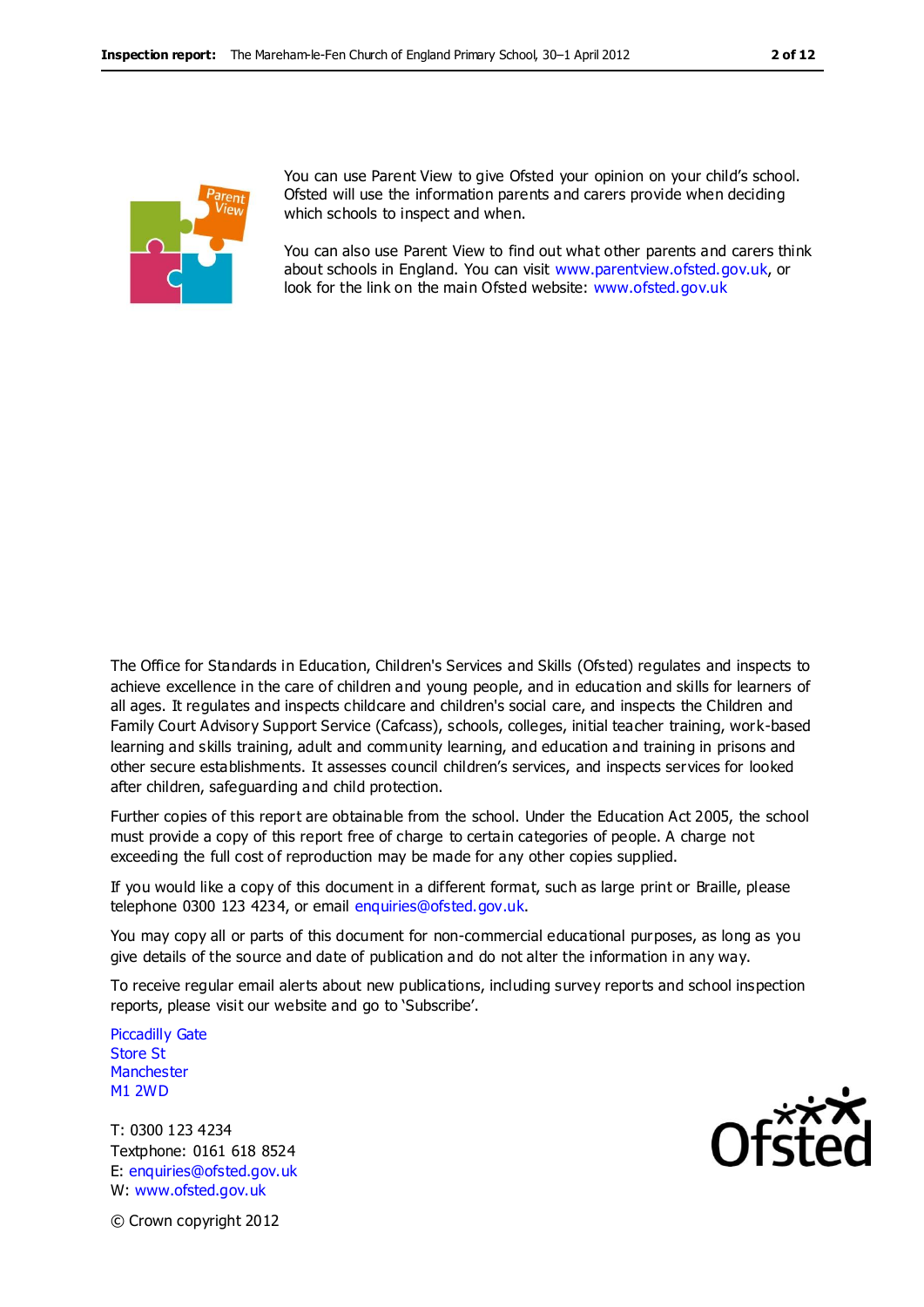# **Introduction**

Inspection team

Duncan Ramsey **Additional Inspector** 

This inspection was carried out with two days notice. The inspector observed 10 lessons taught by four teachers. He heard pupils reading, scrutinised pupils' work, visited an assembly, spent time on the playground and undertook other activities in order to observe pupils' learning. Meetings were held with the headteacher, two members of the governing body, staff and pupils. Inspectors took account of the responses to the on-line Parent View survey in planning the inspection, observed the school's work, and looked at school-evaluation documents, safeguarding documentation, data on pupils' progress, school-development planning and minutes of meetings held by the governing body. Responses from questionnaires completed by 37 parents and carers were analysed, as well as those from 39 pupils and 13 staff.

# **Information about the school**

This is a smaller-than-average school serving the village of Mareham-le-Fen and surrounding area. Almost all pupils are of White British heritage. Very few pupils have English as an additional language and none are at the early stages of learning English. The proportion of pupils who are known to be eligible for free school meals is in line with the national average. The proprotion of pupils supported by school action plus or with a statement of special educational needs is above average. There is a breakfast club managed by the governing body. There has been considerable disruption to staffing over the last two years. The school did not meet the current floor standards in 2011, which are the minimum standards expected by the government for pupils' performance at the end of Year 6.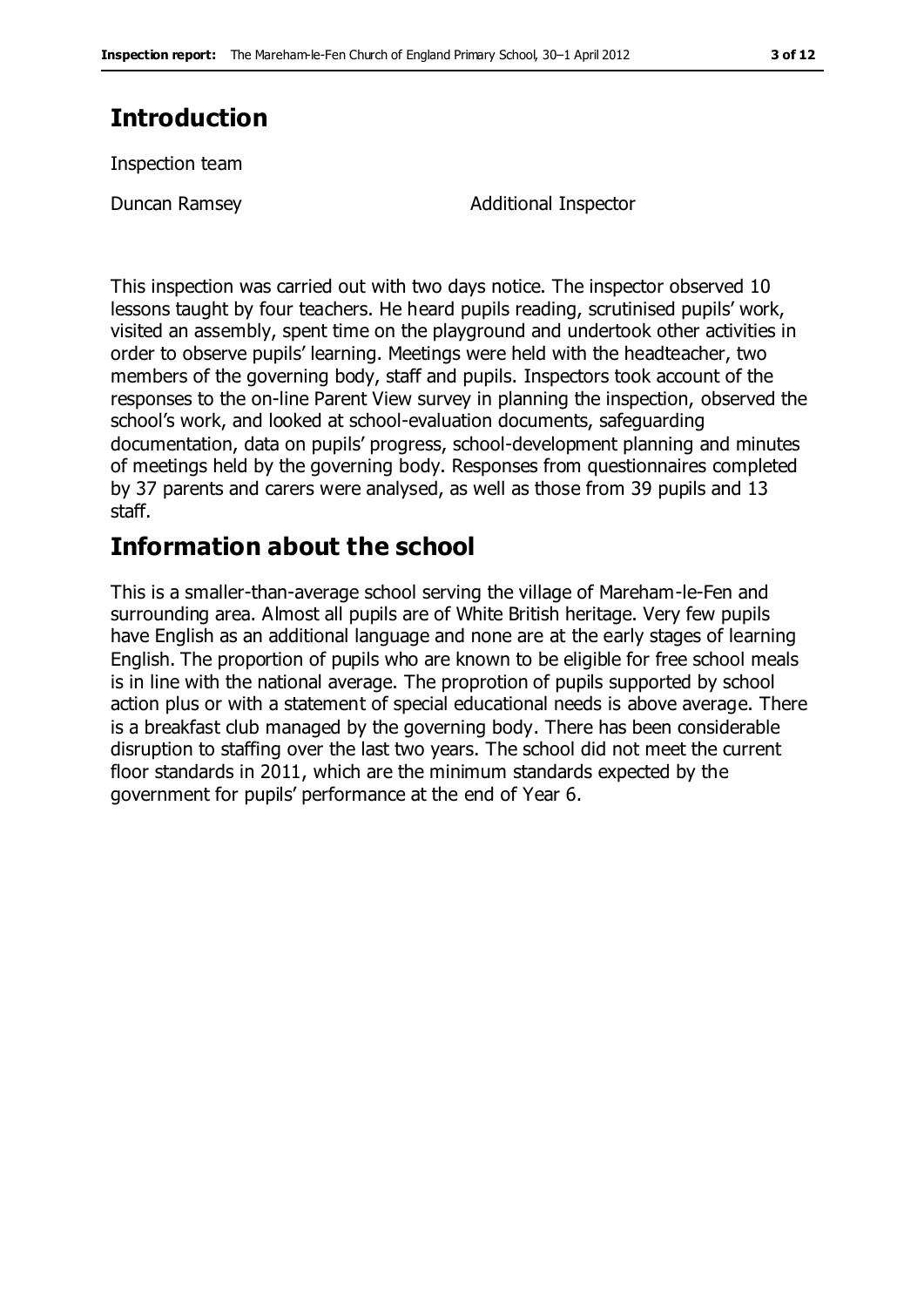# **Inspection judgements**

| <b>Overall effectiveness</b>     |  |
|----------------------------------|--|
|                                  |  |
| <b>Achievement of pupils</b>     |  |
| <b>Quality of teaching</b>       |  |
| Behaviour and safety of pupils   |  |
| <b>Leadership and management</b> |  |

## **Key findings**

- This is a satisfactory school. It is not yet good because there is not enough good teaching to ensure that all groups of pupils make good progress, and leaders' evaluations of progress, to drive improvements, have weaknesses. Schools whose overall effectiveness is judged satisfactory may receive a monitoring visit by an Ofsted inspector before their next section 5 inspection.
- **Pupils make satisfactory progress and the current Year 6 pupils are on target to** reach average attainment in reading, writing and mathematics. Effective support for disabled pupils and those who have special educational needs ensures they do as well as others. Phonics teaching, which links letters and sounds, is often good but occasionally lacks sufficient pace.
- Pupils enjoy school and are engaged in their learning. They behave well and say that they feel safe. Pupils are courteous, kind, responsible and conduct themselves well as they move around school.
- Teaching is satisfactory. Relationships in class are positive and learning activities are often stimulating and enjoyable. Pupils say they enjoy their lessons. Too often, however, the tasks that pupils are given are not fully matched to their abilities, and not clearly explained, so that they are not always engaged in productive learning. Marking is thorough, but pupils do not always have the opportunity to respond to the comments that teachers make.
- Leadership and management are satisfactory. The headteacher knows her school's needs well and, as a result of accurate self-evaluation, has put in place a programme of improvements that has led to a rise in achievement over the last two years. The leadership of teaching and management of performance are satisfactory. The use of assessment data to set class and whole-school targets is not fully developed, and pupils' progress is not linked to staff performance management.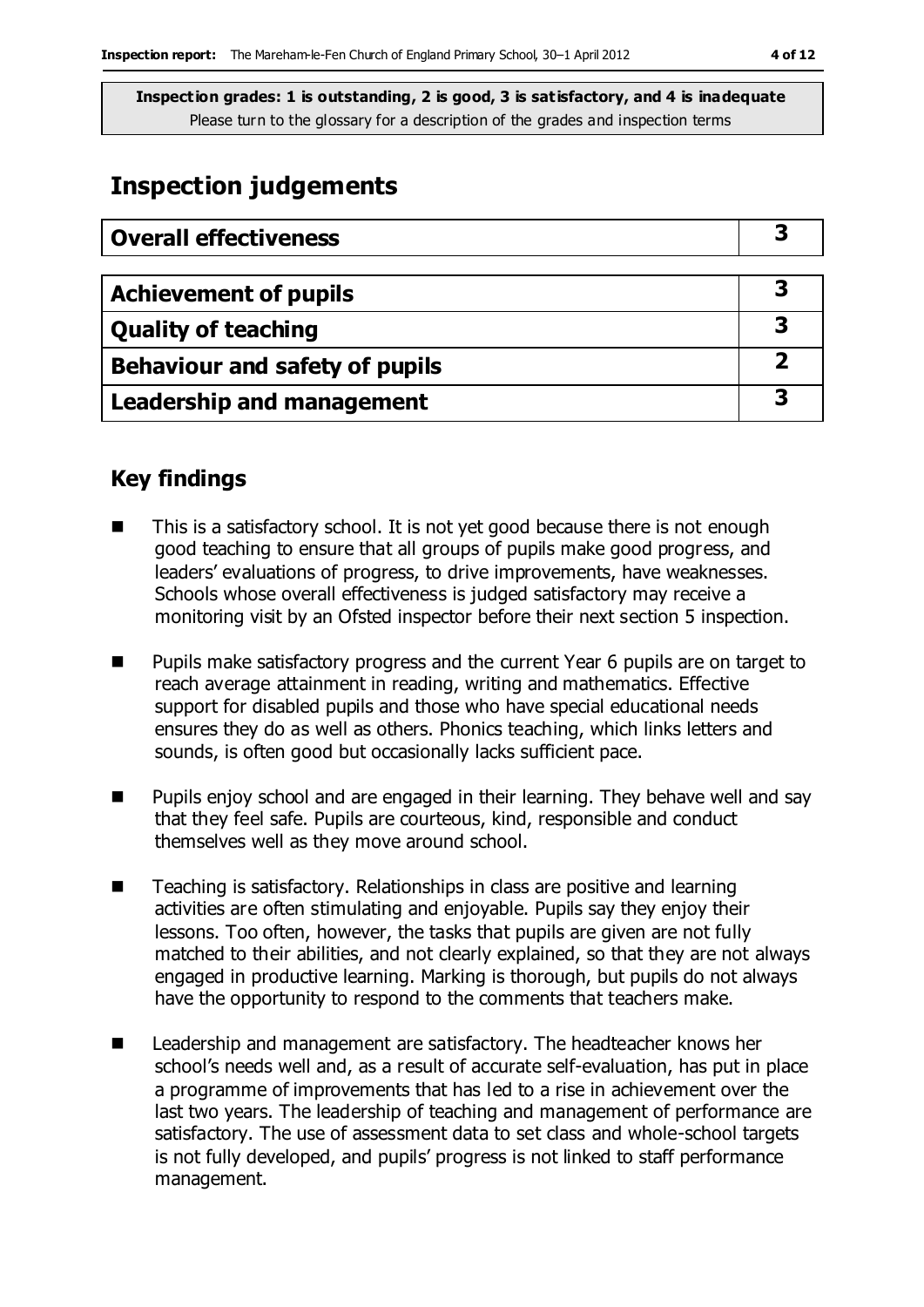### **What does the school need to do to improve further?**

- Improve the quality of teaching so that it is consistently good or better by:
	- planning and teaching lessons which ensure appropriate challenge for the full range of abilities in class so that all groups of pupils make good progress in each lesson
	- ensuring that learning intentions for each lesson are expressed in words that pupils understand and are referred to regularly
	- helping pupils understand how to improve their work more fully and giving greater opportunities for them to respond to marking
	- ensuring monitoring consistently focuses on how well teaching meets the learning needs of different groups and accelerates pupils' progress.
- Ensure that all those with leadership responsibilities rigorously evaluate and improve pupil achievement by:
	- setting challenging targets for pupils' progress in each year group and ensuring these are met
	- linking progress of pupils more closely to teachers' performance management targets.

## **Main report**

### **Achievement of pupils**

Pupils' achievement is satisfactory and attainment is now average by Year 6. Children join the Early Years Foundation Stage with skills and abilities broadly in line with those expected of four year olds and make satisfactory progress in a happy and caring classroom. In Key Stage 1, the pupils continue to make satisfactory progress in reading, writing and mathematics so that attainment is in line with the national averages. Attainment at Year 6 dipped in the last three years, and was below average overall. It fell in part due to cohorts with relatively weaker standards and was exacerbated by disruptions to teaching that affected progress. Inspection evidence shows that progress has accelerated rapidly over the past two years due to the successful range of strategies introduced by the headteacher, as well as more stable staffing this year. In particular, accurate self-evaluation means she knows the school well. A focus on improving the quality of teachers' assessment ensures that leadership sets a clear direction for school improvement. As a result of interventions to support the progress of boys across the school, and to improve learning in mathematics, all groups of pupils are now making satisfactory progress in English and mathematics. Disabled pupils and those who have special educational needs make satisfactory progress because of carefully targeted support, and detailed plans that map out the learning that should take place for each individual. Effective intervention programmes, provided to support those falling behind, have been a key factor in raising attainment to match the national average in all key stages.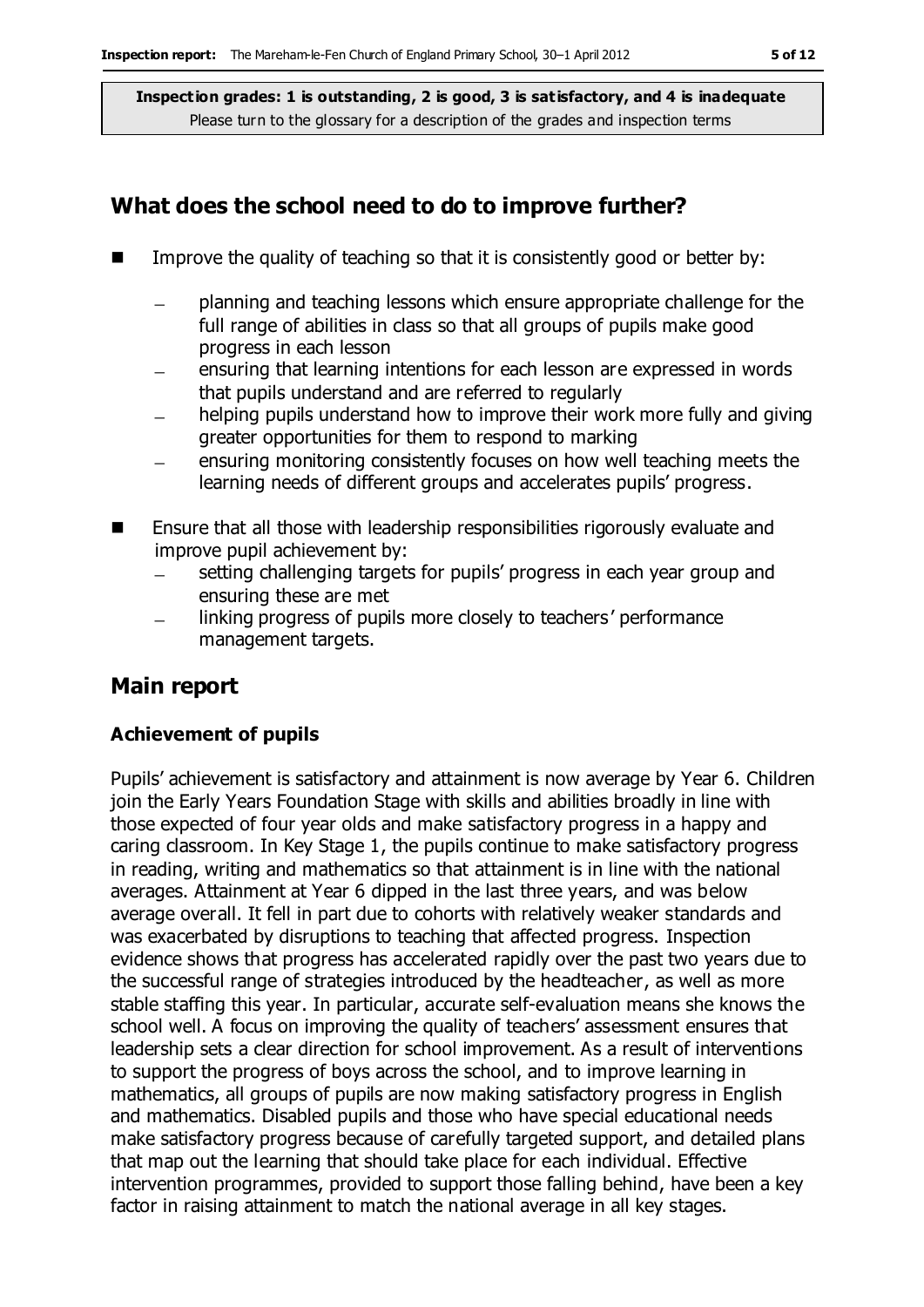Pupils make satisfactory progress in reading, writing and mathematics. Reading standards are average at the end of Key Stage 1, and remain average by the end of Year 6. Pupils enjoy reading and talk enthusiastically about the books they have chosen. There are good reading links between the school and home. A recent focus on 'Visual Literacy', which supports writing through the use of visual clips to engage and enthuse pupils, has been successful in increasing the rate of progress that boys make in Key Stage 2. A good example of this in practice was observed when year 6 pupils watched a short video clip and commented on the different emotions of characters that they saw. Most parents and carers reported that they feel their children are making good progress. Whilst the rate of progress is increasing, the inspection found that it was satisfactory.

#### **Quality of teaching**

The great majority of parents and carers who returned the questionnaire agree that their children are taught well. Pupils agree with this. Inspection evidence shows that most teaching is satisfactory, although there is some good teaching that is successfully accelerating pupils' progress through activities that ensure a good match of work to pupils' abilities. In the well-planned Reception classroom, children were actively engaged in a wide range of enjoyable and interesting activities, but not enough children were choosing activities that would help their literacy and mathematics development. The regular teaching of phonics is done satisfactorily throughout the Early Years Foundation Stage and Key Stage 1, so that almost all pupils can read at an appropriate level, reaching average attainment at the end of Key Stage 1 and deal with new words that they haven't seen before. However, on occasion, the pace of these sessions can slow towards the end. The teaching of pupils with disabilities and those with special educational needs is satisfactory. Planning for these pupils is detailed and support provided by the co-ordinator and assistants leads to these pupils making similar progress to other groups of pupils within the school.

In most lessons throughout the school, teachers display good subject knowledge. Where teaching is strongest, pupils are engaged well in their learning and make quick progress on the tasks given them. For example, in a mathematics lesson in Year 2, activities were planned for pupils based on their ability levels. Good use of support staff and challenging practical activities enabled pupils to learn more about subtraction. Teachers make good use of technology and use the interactive whiteboards effectively to enthuse pupils. At the beginning of lessons, teachers share the 'steps to success' with pupils, to show them what they are trying to achieve. These steps are not always explained clearly, however, and this can slow the progress of some pupils. Planning is detailed, but is not sufficiently focussed on differentiating activities for different groups of pupils. The marking of pupils' work, although thorough, does not always give opportunities for them to respond to comments made. Pupils comment that their lessons are enjoyable and they say that teachers' will always take time to help them understand work if they get 'stuck'. The spiritual, moral, social and cultural development of pupils is developed well through a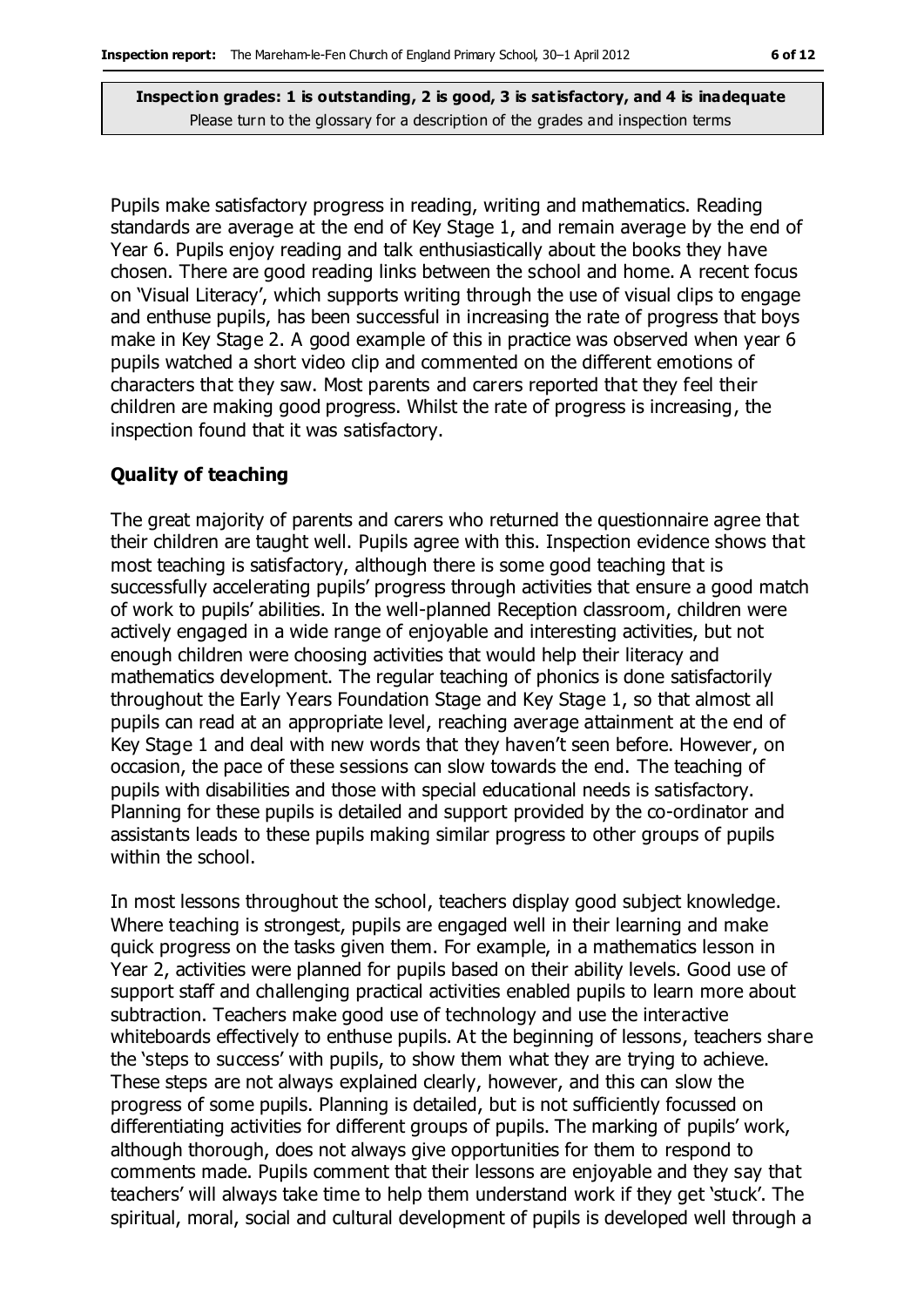range of stimulating lessons and its effectiveness can be seen throughout school life in the ways pupils deal with each other with respect and integrity. Teaching in this area is given a high priority and sensitively supports pupils in thinking and reflecting upon a range of important issues.

#### **Behaviour and safety of pupils**

Pupils' behaviour is good and their attitudes to learning are positive. A very large majority like being in school, as reflected in their above-average attendance. Almost all pupils show good levels of consideration and politeness. In the Reception class, the children play very well together and were observed to take turns during exciting activities. When given challenges or open-ended activities, all pupils respond positively and stay on task without direct supervision. They are very enthusiastic about taking on responsibilities and pupils in year 6 set a very good example to the rest of the school. Several Year 6 pupils talked about how they enjoy looking after the younger children and how they are disappointed if they don't get chosen to look after a Reception child on the walk to church. Pupils of all ages say behaviour is good and there is no bullying in school, and parents and carers who responded to the questionnaire agreed. One pupil said 'If you were naughty you'd get sent to the head teacher, but I've never known that to happen.' Pupils feel safe and trust that staff will look after them. They have a good understanding of the risks they face in everyday life and of different kinds of bullying. They are well aware of the potential for cyber-bullying, for example, and how to deal with it. They listen to adults and to one another and almost all parents and carers who responded to the questionnaire reported that behaviour in school is good and that their children are safe. Pupils' good spiritual, moral, social and cultural development is reflected in their consideration for others, their passion for charity fundraising, and their enthusiasm to develop a quiet, contemplation garden. There have been no exclusions over the past five years.

#### **Leadership and management**

Almost all parents and carers are pleased with their children's education and rightly feel that the school is improving. As one said, 'All of the staff work very hard and are continually introducing new things to improve the school and support families.' The headteacher has a clear vision for school improvement and has successfully introduced a range of strategies to improve pupils' achievement. These took effect last year with better progress in 2011 and higher attainment levels throughout the school this year. The partnership between headteacher and governing body, ably supported by all staff, has been effective in dealing with the dip in performance and the school has demonstrated a satisfactory capacity to improve. The headteacher has updated the school assessment system so that there is now a clearer understanding of the levels that pupils of all ages are working at. However, assessments are not used to set challenging progress targets for each year group so that improvements can be monitored effectively. Measures of pupils' progress are not included enough as performance management objectives for teachers. The considerable staff disruption over the last two years has been managed effectively by the headteacher.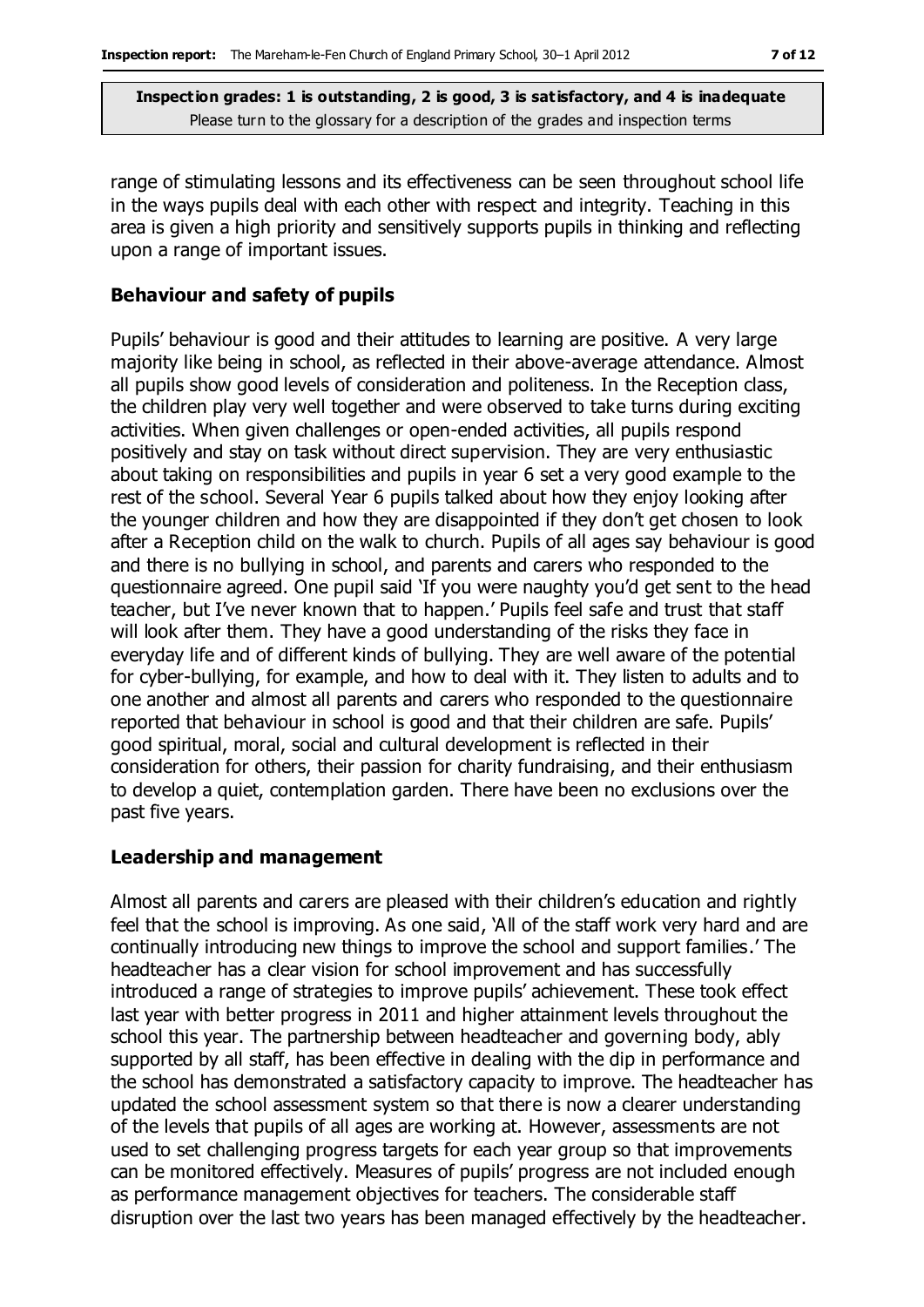New appointments have strengthened the staff team and effective induction arrangements for new staff have ensured that all teaching is at least satisfactory.

There has been a clear focus on improving the quality of teaching. Staff training, to improve assessment and make lessons more interesting, has had a positive effect. The school's self-evaluation is accurate, and the headteacher has used the information gained to set appropriate strategies for improvement. One successful improvement is the introduction of a phonics teaching programme across the school. This means that the teaching of reading has been given a high priority and is consistently taught across all four classes. Classroom monitoring has improved with the development of in-depth feedback to staff on their teaching. The governing body has a clear understanding of the school's performance and provides appropriate support and challenge.

The curriculum is satisfactory. An extensive range of after-school activities and strong partnership arrangements with other local schools provide opportunities to take part in inter-school sport and music evenings. The curriculum promotes pupils' spiritual, moral and social development well through activities such as the Sculpture Garden project, which involved pupils in design, construction and aftercare of a corner of the school playground.

The school promotes equality of opportunity satisfactorily because all forms of discrimination are tackled firmly and all pupils have equal access to all activities. Policies and procedures for safeguarding pupils are fully in place and monitored effectively to ensure they are applied effectively.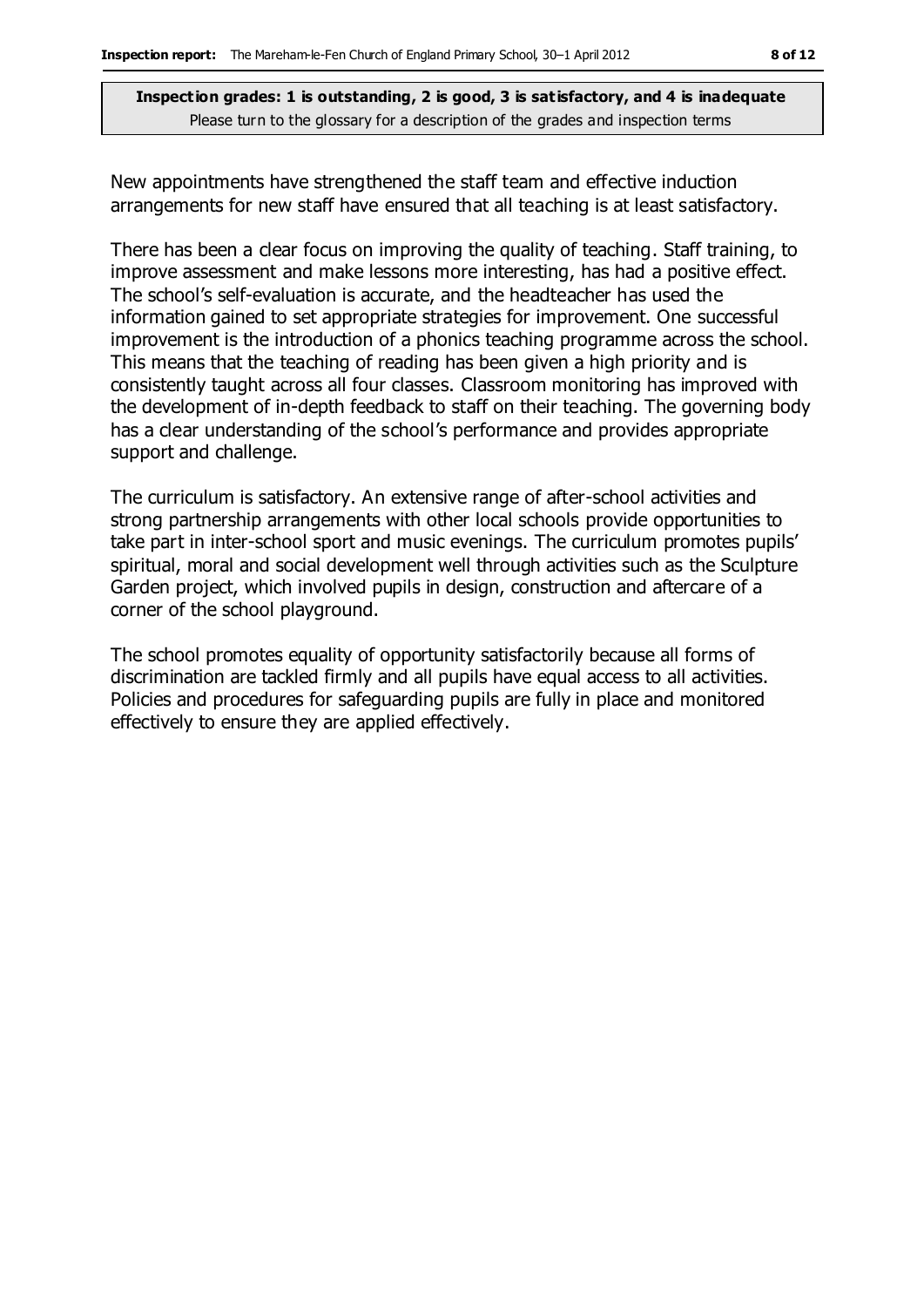# **Glossary**

## **What inspection judgements mean**

| Grade   | <b>Judgement</b> | <b>Description</b>                                            |
|---------|------------------|---------------------------------------------------------------|
| Grade 1 | Outstanding      | These features are highly effective. An outstanding           |
|         |                  | school provides exceptionally well for all its pupils' needs. |
| Grade 2 | Good             | These are very positive features of a school. A school        |
|         |                  | that is good is serving its pupils well.                      |
| Grade 3 | Satisfactory     | These features are of reasonable quality. A satisfactory      |
|         |                  | school is providing adequately for its pupils.                |
| Grade 4 | Inadequate       | These features are not of an acceptable standard. An          |
|         |                  | inadequate school needs to make significant                   |
|         |                  | improvement in order to meet the needs of its pupils.         |
|         |                  | Ofsted inspectors will make further visits until it           |
|         |                  | improves.                                                     |

### **Overall effectiveness of schools**

|                       | Overall effectiveness judgement (percentage of schools) |      |                     |                   |
|-----------------------|---------------------------------------------------------|------|---------------------|-------------------|
| <b>Type of school</b> | <b>Outstanding</b>                                      | Good | <b>Satisfactory</b> | <b>Inadequate</b> |
| Nursery schools       | 54                                                      | 42   |                     |                   |
| Primary schools       | 14                                                      | 49   | 32                  |                   |
| Secondary             | 20                                                      | 39   | 34                  |                   |
| schools               |                                                         |      |                     |                   |
| Special schools       | 33                                                      | 45   | 20                  |                   |
| Pupil referral        |                                                         | 55   | 28                  |                   |
| units                 |                                                         |      |                     |                   |
| All schools           | 16                                                      | 47   | 31                  |                   |

New school inspection arrangements have been introduced from 1 January 2012. This means that inspectors make judgements that were not made previously.

The data in the table above are for the period 1 September to 31 December 2011 and represent judgements that were made under the school inspection arrangements that were introduced on 1 September 2009. These data are consistent with the latest published official statistics about maintained school inspection outcomes (see [www.ofsted.gov.uk\)](http://www.ofsted.gov.uk/).

The sample of schools inspected during 2010/11 was not representative of all schools nationally, as weaker schools are inspected more frequently than good or outstanding schools.

Primary schools include primary academy converters. Secondary schools include secondary academy converters, sponsor-led academies and city technology colleges. Special schools include special academy converters and non-maintained special schools.

Percentages are rounded and do not always add exactly to 100.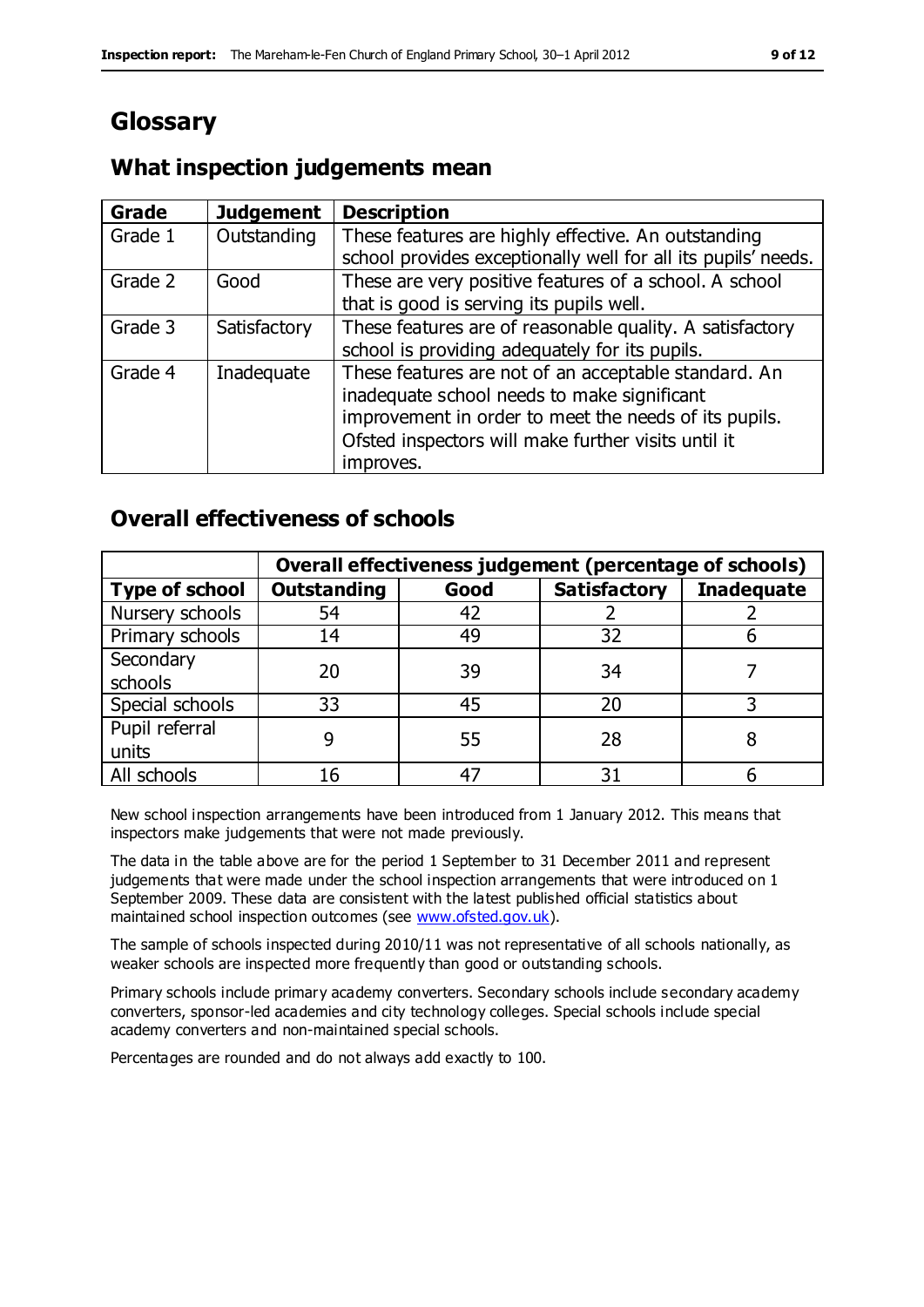# **Common terminology used by inspectors**

| Achievement:               | the progress and success of a pupil in their<br>learning and development taking account of their<br>attainment.                                                                                                        |
|----------------------------|------------------------------------------------------------------------------------------------------------------------------------------------------------------------------------------------------------------------|
| Attainment:                | the standard of the pupils' work shown by test and<br>examination results and in lessons.                                                                                                                              |
| Attendance:                | the regular attendance of pupils at school and in<br>lessons, taking into account the school's efforts to<br>encourage good attendance.                                                                                |
| Behaviour:                 | how well pupils behave in lessons, with emphasis<br>on their attitude to learning. Pupils' punctuality to<br>lessons and their conduct around the school.                                                              |
| Capacity to improve:       | the proven ability of the school to continue<br>improving based on its self-evaluation and what<br>the school has accomplished so far and on the<br>quality of its systems to maintain improvement.                    |
| Floor standards:           | the national minimum expectation of attainment<br>and progression measures.                                                                                                                                            |
| Leadership and management: | the contribution of all the staff with responsibilities,<br>not just the governors and headteacher, to<br>identifying priorities, directing and motivating staff<br>and running the school.                            |
| Learning:                  | how well pupils acquire knowledge, develop their<br>understanding, learn and practise skills and are<br>developing their competence as learners.                                                                       |
| Overall effectiveness:     | inspectors form a judgement on a school's overall<br>effectiveness based on the findings from their<br>inspection of the school.                                                                                       |
| Progress:                  | the rate at which pupils are learning in lessons and<br>over longer periods of time. It is often measured<br>by comparing the pupils' attainment at the end of a<br>key stage with their attainment when they started. |
| Safety:                    | how safe pupils are in school, including in lessons;<br>and their understanding of risks. Pupils' freedom<br>from bullying and harassment. How well the school<br>promotes safety, for example e-learning.             |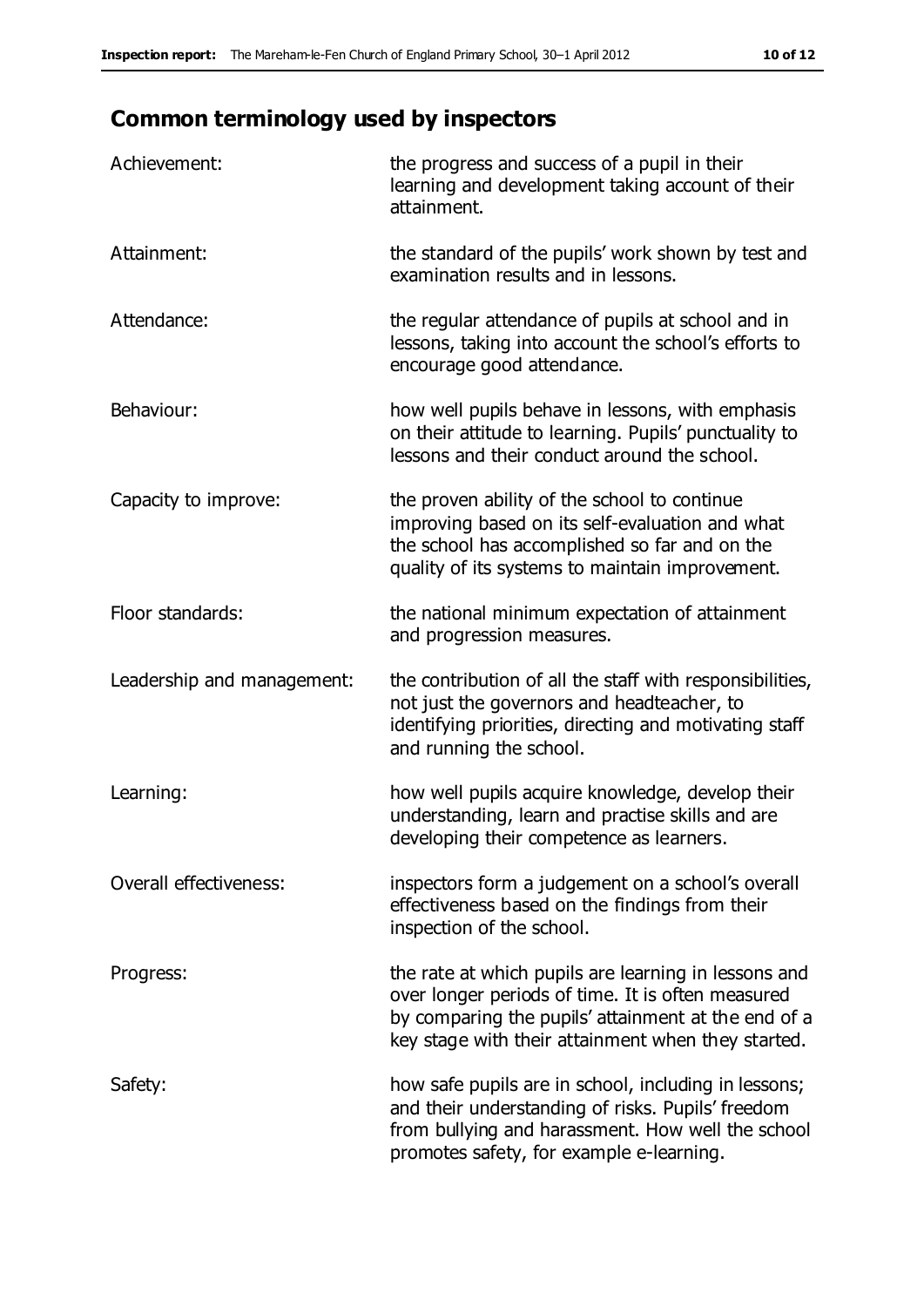#### **This letter is provided for the school, parents and carers to share with their children. It describes Ofsted's main findings from the inspection of their school.**

2 May 2012

Dear Pupils

#### **Inspection of The Mareham-le-Fen Church of England Primary School**, **Boston PE22 7QB**

Thank you all very much for welcoming me to your school and being so friendly and helpful. I enjoyed my time in class, on the playground and meeting some of you for discussions. I was most impressed with your polite, courteous attitude to me and pleased to see the way you behave around school. The older children told me how they care for the younger ones and you all said there was almost no bullying. This means you feel safe in school. You also told me how much you like your teachers and enjoy lessons, and this shows in the way you take so little time out of school. As well as your good behaviour, I thought your spiritual, moral, social and cultural development was good. You carry out a wide range of duties well and are enthusiastic fund raisers for charity.

Your school is providing you with a satisfactory education and making a range of improvements that have already had an effect such as the new 'Visual Literacy' which links video clips to literacy objectives. Your headteacher, staff and governing body ensure that you are cared for well and the teachers are successful in making your lessons interesting and fun. Your progress is satisfactory and you reach standards that are average in English and mathematics by the time you leave Year 6. However, I want the headteacher and governing body to make your school even better. I have suggested some ways in which teachers can help you all make good rather than satisfactory progress. I want them to ensure they match the work given very closely to your abilities and to explain the 'steps to success' more fully so you really understand what you are trying to learn in each lesson. I have asked your headteacher to ensure she keeps a close eye on the progress each class makes every year to make sure no one falls behind.

All of you can help the school to keep improving by continuing to work hard and making sure you let the teachers know if you are not sure of what you are trying to learn.

Yours sincerely,

Duncan Ramsey Lead Inspector